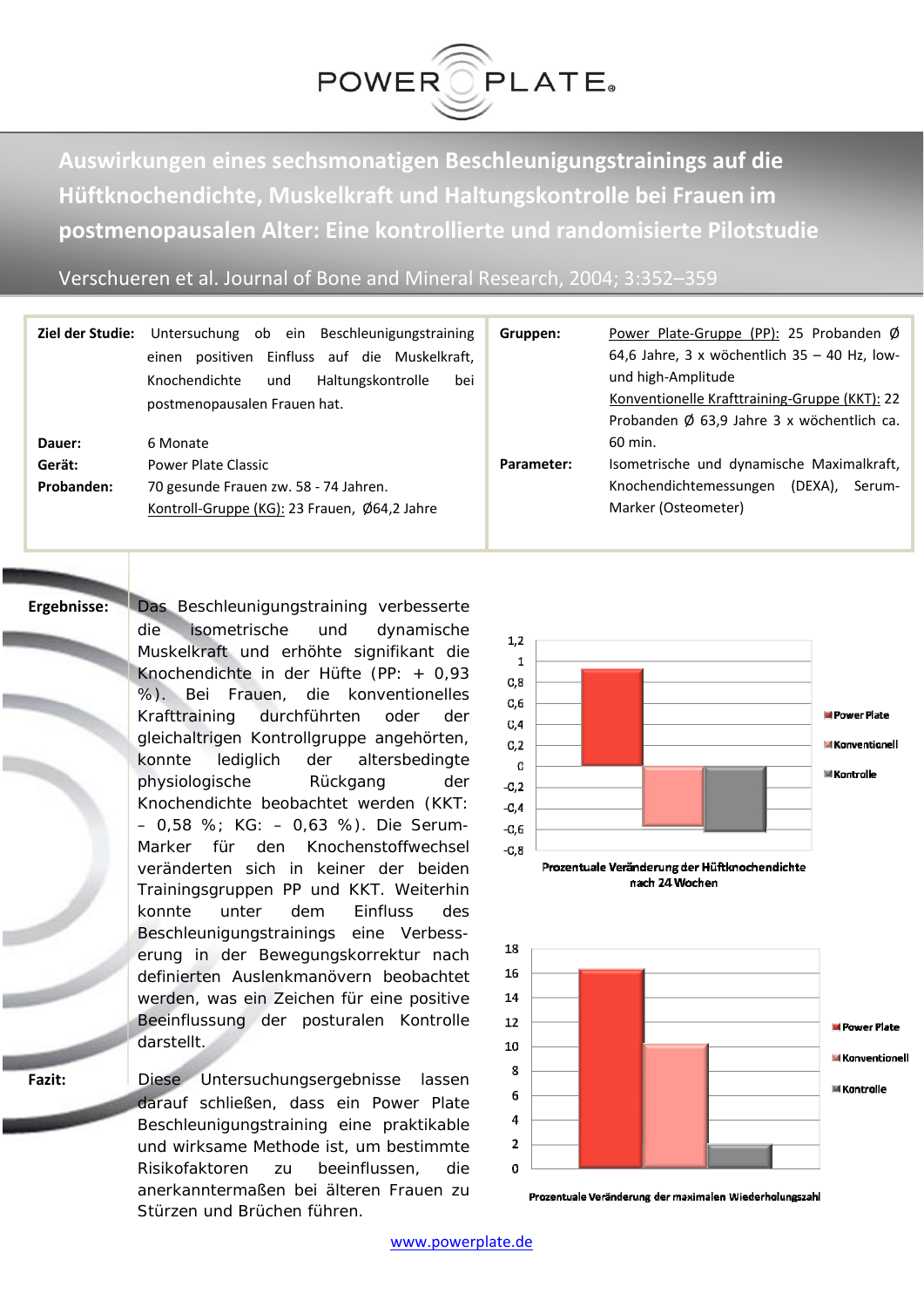# Effect of 6-Month Whole Body Vibration Training on Hip Density, Muscle Strength, and Postural Control in Postmenopausal Women: A Randomized Controlled Pilot Study

Sabine MP Verschueren,<sup>1</sup> Machteld Roelants,<sup>2</sup> Christophe Delecluse,<sup>2</sup> Stephan Swinnen,<sup>1</sup> Dirk Vanderschueren,<sup>3</sup> and Steven Boonen<sup>4</sup>

**ABSTRACT: High-frequency mechanical strain seems to stimulate bone strength in animals. In this randomized controlled trial, hip BMD was measured in postmenopausal women after a 24-week whole body vibration (WBV) training program. Vibration training significantly increased BMD of the hip. These findings suggest that WBV training might be useful in the prevention of osteoporosis.**

**Introduction:** High-frequency mechanical strain has been shown to stimulate bone strength in different animal models. However, the effects of vibration exercise on the human skeleton have rarely been studied. Particularly in postmenopausal women—who are most at risk of developing osteoporosis—randomized controlled data on the safety and efficacy of vibration loading are lacking. The aim of this randomized controlled trial was to assess the musculoskeletal effects of high-frequency loading by means of whole body vibration (WBV) in postmenopausal women.

**Materials and Methods:** Seventy volunteers (age, 58–74 years) were randomly assigned to a whole body vibration training group (WBV,  $n = 25$ ), a resistance training group (RES,  $n = 22$ ), or a control group (CON,  $n = 23$ ). The WBV group and the RES group trained three times weekly for 24 weeks. The WBV group performed static and dynamic knee-extensor exercises on a vibration platform (35–40 Hz, 2.28–5.09*g*), which mechanically loaded the bone and evoked reflexive muscle contractions. The RES group trained knee extensors by dynamic leg press and leg extension exercises, increasing from low (20 RM) to high (8 RM) resistance. The CON group did not participate in any training. Hip bone density was measured using DXA at baseline and after the 6-month intervention. Isometric and dynamic strength were measured by means of a motor-driven dynamometer. Data were analyzed by means of repeated measures ANOVA.

**Results:** No vibration-related side effects were observed. Vibration training improved isometric and dynamic muscle strength (+15% and +16%, respectively;  $p < 0.01$ ) and also significantly increased BMD of the hip (+0.93%,  $p <$ 0.05). No changes in hip BMD were observed in women participating in resistance training or age-matched controls  $(-0.60\%$  and  $-0.62\%$ , respectively; not significant). Serum markers of bone turnover did not change in any of the groups.

**Conclusion:** These findings suggest that WBV training may be a feasible and effective way to modify wellrecognized risk factors for falls and fractures in older women and support the need for further human studies. **J Bone Miner Res 2004;19:352–359. Published online on December 22, 2003; doi: 10.1359/JBMR.0301245**

**Key words: whole body vibration, mechanical loading, resistance training, osteoporosis**

# **INTRODUCTION**

As THE WORLD POPULATION ages, osteoporosis and osteo-<br>porotic fracture occurrence are becoming an increasingly important public health problem. $(1)$  By any measure, proximal femoral fracture is the most devastating compli-

cation of osteoporosis. The mortality rate in patients with hip fracture is 12–20% higher than in persons of similar age and gender who have not suffered a fracture.<sup> $(2)$ </sup> Of those who survive the operative intervention for an osteoporotic hip fracture, less than one-third are restored to their prefracture functional state.<sup>(3)</sup> Most strategies to treat postmenopausal bone loss have been focusing on antiresorptive med-The authors have no conflict of interest. ication. More recently, the potential contribution of load-

<sup>&</sup>lt;sup>1</sup>Laboratory of Motor Control, Department of Kinesiology, Faculteit Lichamelijke Opvoeding en Kinesitherapie, Katholieke Universiteit, Leuven, Belgium; <sup>2</sup>Laboratory of Exercise Physiology and Biomechanics, Department of Kinesiology, Faculteit Lichamelijke Opvoeding en Kinesitherapie, Katholieke Universiteit, Leuven, Belgium; <sup>3</sup>Leuven University Center for Metabolic Bone Diseases and<br>Division of Endocrinology, Katholieke Universiteit, Leuven, Belgium; <sup>4</sup>Leuven University C Division of Geriatric Medicine, Faculty of Medicine, Katholieke Universiteit, Leuven, Belgium.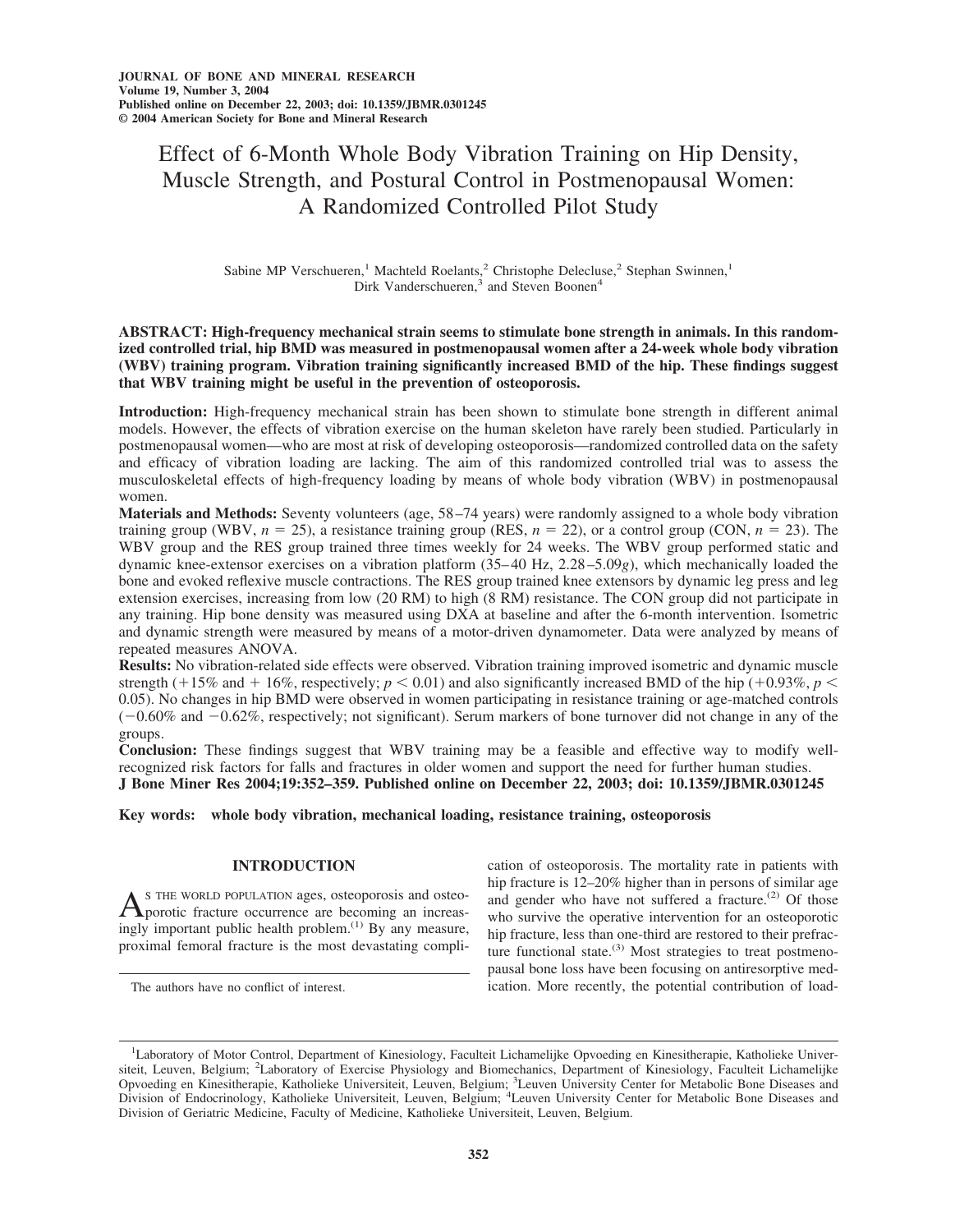|                               | $WBV (n = 25)$    | <i>RES</i> $(n = 22)$ | $CON (n = 24)$    | p Value |
|-------------------------------|-------------------|-----------------------|-------------------|---------|
| Age (years)                   | $64.6 \pm 3.3$    | $63.90 \pm 3.8$       | $64.2 \pm 3.1$    | 0.79    |
| Years since menopause         | $16.9 \pm 6.3$    | $15.5 \pm 6.0$        | $14.6 \pm 6.6$    | 0.47    |
| Body mass (kg)                | $66.5 \pm 8.9$    | $70.47 \pm 9.6$       | $68.56 \pm 14.5$  | 0.75    |
| Height $(m)$                  | $1.59 \pm 0.05$   | $1.61 \pm 0.06$       | $1.60 \pm 0.06$   | 0.39    |
| $BMI$ (kg/m <sup>2</sup> )    | $26.34 \pm 3.6$   | $27.4 \pm 3.5$        | $26.51 \pm 5.8$   | 0.70    |
| BMD whole body $(g/cm^2)$     | $1.02 \pm 0.09$   | $1.01 \pm 0.08$       | $1.03 \pm 0.06$   | 0.84    |
| BMD proximal femur $(g/cm^2)$ | $0.88 \pm 0.14$   | $0.84 \pm 0.09$       | $0.84 \pm 0.11$   | 0.64    |
| BMD lumbar spine $(g/cm^2)$   | $0.90 \pm 0.14$   | $0.90 \pm 0.14$       | $0.93 \pm 0.14$   | 0.71    |
| Osteocalcin (ng/ml)           | $36.4 \pm 7.4$    | $33.7 \pm 8.3$        | $32.4 \pm 6.3$    | 0.71    |
| $C$ -telopeptide $(ng/ml)$    | $0.416 \pm 0.159$ | $0.454 \pm 0.154$     | $0.477 \pm 0.244$ | 0.55    |
| Isometric strength (N.m)      | $113.0 \pm 22.0$  | $115.6 \pm 24.2$      | $114.3 \pm 21.1$  | 0.17    |
| Dynamic strength (N.m)        | $81.1 \pm 15.2$   | $89.2 \pm 16.0$       | $83.7 \pm 15.4$   | 0.24    |
| Fat mass $(g)$                | $24131 \pm 5583$  | $25332 \pm 6507$      | $25914 \pm 9144$  | 0.68    |

TABLE 1. BASELINE CHARACTERISTICS OF THE VIBRATION GROUP (WBV), THE RESISTANCE GROUP (RES), AND THE CONTROL (CON) GROUP (MEAN  $\pm$  SD)

bearing exercise to preserve bone density and prevent osteoporosis has received some attention. In this regard, a relatively vigorous aerobic and strength training regimen has been shown to be most effective.<sup> $(4)$ </sup> However, this approach has the inherent disadvantage of a lack of long-term compliance and may even increase the risk of fracture.<sup>(5)</sup> It is therefore imperative to continue the search for more attractive, low-risk exercise programs, with the goal of improving the outcome.

Recently, Rubin et al.<sup>(6)</sup> provided evidence in an animal model that low-risk, high-frequency mechanical accelerations may have a strong osteogenic effect. In their study, they observed a dramatic increase of the quality and quantity of trabecular bone in sheep when exposed to low-level, high-frequency mechanical stimuli. A high-frequency loading regimen applied to ovariectomized rats was effective in preventing early post-ovariectomy bone loss.<sup>(7)</sup> Overall, these experiments have given evidence that vibration loading may have potential for preventing and treating osteoporosis. However, in postmenopausal women—who are most at risk of sustaining osteoporotic fractures—the impact of this type of approach on bone quality (and, by implication, potentially on fracture risk) has not been evaluated.

The aim of this randomized controlled trial was therefore to assess musculoskeletal effects of high-frequency whole body vibration (WBV) training in postmenopausal women. Vibration training is increasingly being promoted as a safe and efficient training method to improve muscle strength.<sup>(8)</sup> During a vibration session, the subject stands on a platform that generates vertical sinusoidal vibrations at a frequency between 35 and 40 Hz. The mechanical stimuli are transmitted to the body, where they load the bone and also stimulate sensory receptors (most likely muscle spindles). The activation of these sensory receptors results in reflexive activation of motor units similar to the tonic vibration reflex. $(9)$ 

We hypothesized that, in addition to an increase in muscle strength caused by vibration-induced muscle activity, high-frequency loading of the skeleton might improve the mechanical competence of the skeleton in postmenopausal women. BMD of the total hip was selected as primary endpoint of this trial because the measurement is not confounded by degenerative changes and is highly predictive of future hip fracture risk.<sup>(10)</sup>

#### **MATERIALS AND METHODS**

# *Subjects and study design*

Seventy postmenopausal women volunteered to participate in the study. Assessment of eligibility for participation was based on a screening by questionnaire and a thorough medical examination. Women had to be between 60 and 70 years of age, non-institutionalized, and free from diseases or medications known to affect bone metabolism or muscle strength. Subjects with a total body BMD T-score of less than  $-2.5$  (the WHO definition for osteoporosis) were also excluded from this study. All subjects were randomly assigned to one of the study groups using computer-generated random numbers. A total of 25 women were trained for 6 months on a vibrating platform (WBV group). A group of 22 woman participated in a resistance training program (RES group). Both training programs consisted of 72 training sessions within a 24-week period. Training frequency was three times a week, with at least 1 day of rest between two sessions. A group of 23 age-matched women served as a control group (CON group) and did not participate in any training. The baseline characteristics of both groups are indicated in Table 1. All participants gave their informed written consent before enrollment, and the study protocol was approved by the Leuven University Human Ethics Committee.

# *WBV*

The subjects in the WBV group performed static and dynamic knee-extensor exercises on the vibration platform (PowerPlate, Amsterdam. The Netherlands): squat, deep squat, wide stance squat, one-legged squat, and lunge. Training load was low at the beginning but progressed slowly according to the overload principle. $(11)$  The training volume increased systematically over the 6-month training period by increasing the duration of one vibration session, the number of series of one exercise, or the number of different exercises. The training intensity was increased by shortening the rest periods or by increasing the amplitude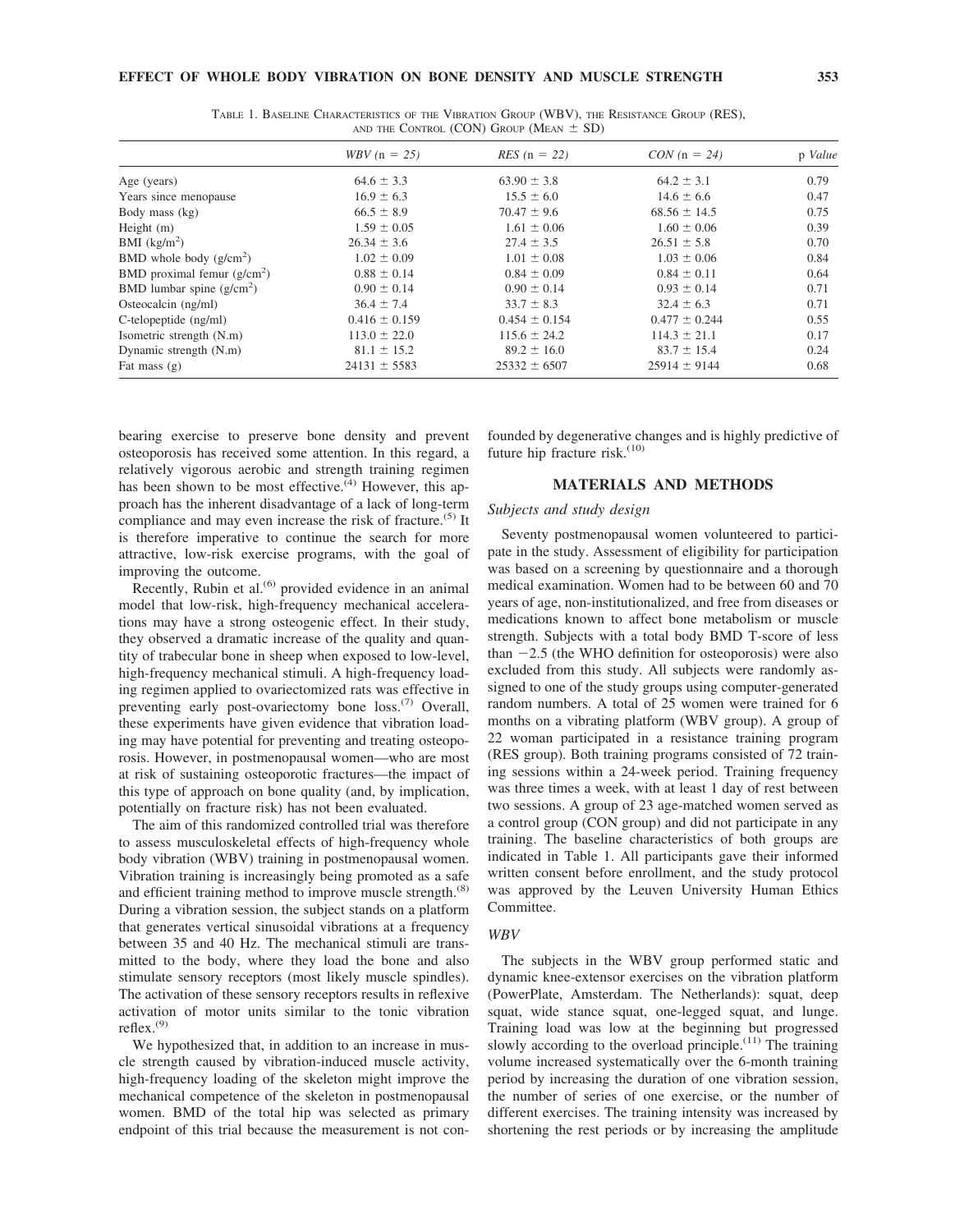

**FIG. 1.** Increased muscle activation in the m. rectus femoris and the m. gastrocnemius during vibrating training. RMS is the root mean square of the rectified EMG in the period without or with vibration.

(low, 1.7 mm; high, 2.5 mm) and/or the frequency (35–40 Hz) of the vibration. In addition, training load was increased by changing the execution form of the exercises from predominantly two-legged to one-legged exercises. The duration of the WBV program was a maximum of 30 minutes, which included warming up and cooling down.

The peak acceleration of the sinusoidal vibration stimulus—as recorded by an accelerometer (MTN 1800; Monitran, Bucks, UK)—varied between 2.28*g* and 5.09*g* (root mean square acceleration between 13.5 and 34.6 m/s<sup>2</sup>). Of the 5*g* acceleration, as measured on the platform, only a fraction is transmitted through the feet to the hip and spine. However, the exact degree of transmissibility is unknown. Bipolar surface EMGs (Myosystem 2000; Noraxon, Scottsdale, AZ, USA) recorded from m. rectus femoris and from m. gastrocnemius illustrate the impact of the vibration on muscle activity (Fig. 1). During the vibration training sessions, the subjects wore similar gymnastic shoes to standardize the damping of the vibration cause by foot wear.

## *Resistance training*

The subjects of the RES group trained in the Leuven University fitness center. They started with a standardized warm-up consisting of 20 minutes of stepping, running, or cycling. The intensity of these cardiovascular exercises was automatically controlled by heart rate (Technogym Systems, Gambettola, Italy) and systematically increased from 60% to 80% of the heart rate reserve as calculated by the formula of Karvonen.<sup>(12)</sup> After the warm-up, the participants performed a resistance training program for knee extensors on a leg extension and a leg press machine (Technogym Systems). The resistance training program was designed according to the guidelines of the American College of Sports Medicine (ASCM) for individuals older than 60 years of age: 10–15 repetitions to the point of volitional fatigue to elicit improvement in both muscular strength and endurance.<sup>(13)</sup> During the first 14 weeks of training, the intensity was systematically increased from two sets of 20 repetition maximum (RM) to two sets of 15 RM, two sets of 12 RM, two sets of 10 RM, and finally two sets of 8 RM. In the last 10 weeks, training volume and training intensity varied between three sets of 12 RM and one set of 8 RM. Each RES program lasted for about 1 h in total.

## *Control group*

Control subjects were instructed to maintain their current level of physical activity during the 24 weeks of the study and not to engage in any new form of exercise. The subjects completed a questionnaire detailing their physical activity at the beginning of the study and at monthly intervals thereafter.

#### *BMD assessment*

At baseline and at 6 months, areal BMD of the total hip and the total body was assessed by DXA using the QDR-4500A device (Hologic, Waltham, MA, USA). Standard positioning was used, with anterior–posterior scanning of the right proximal femur.<sup> $(14)$ </sup> Lean body mass, fat mass, and percent fat were obtained from the DXA scan of the total body. All scans were performed by the same experienced technician, who was unaware of the patient's intervention type. The CV for total hip DXA measurement in our laboratory is 0.56%.

#### *Assessment of bone turnover*

At baseline and at 6 months, serum osteocalcin and C-telopeptide levels (CTX) were determined as markers of bone formation and resorption, respectively. At these time points, fasting blood samples were collected from all individuals and stored at  $-70^{\circ}$ C until they were analyzed. Circulating osteocalcin was measured using a previously developed radioimmunoassay (RIA).<sup>(15)</sup> Serum CTX was assessed by Serum CrossLaps One-Step ELISA (Osteometer BioTech, Herlev, Denmark) by a method previously described in detail.<sup>(16)</sup>

#### *Assessment of muscle strength*

The strength of the knee extensors was evaluated on a motor-driven dynamometer (REV9000; Technogym Systems) by isometric tests and dynamic tests.

*Isometric strength:* The subjects performed a maximal voluntary isometric contraction of the knee extensors twice. The knee joint angle was 130°. The isometric contractions lasted 3 s each and were separated by a 2-minute rest interval. The highest torque (N.m) was recorded as isomet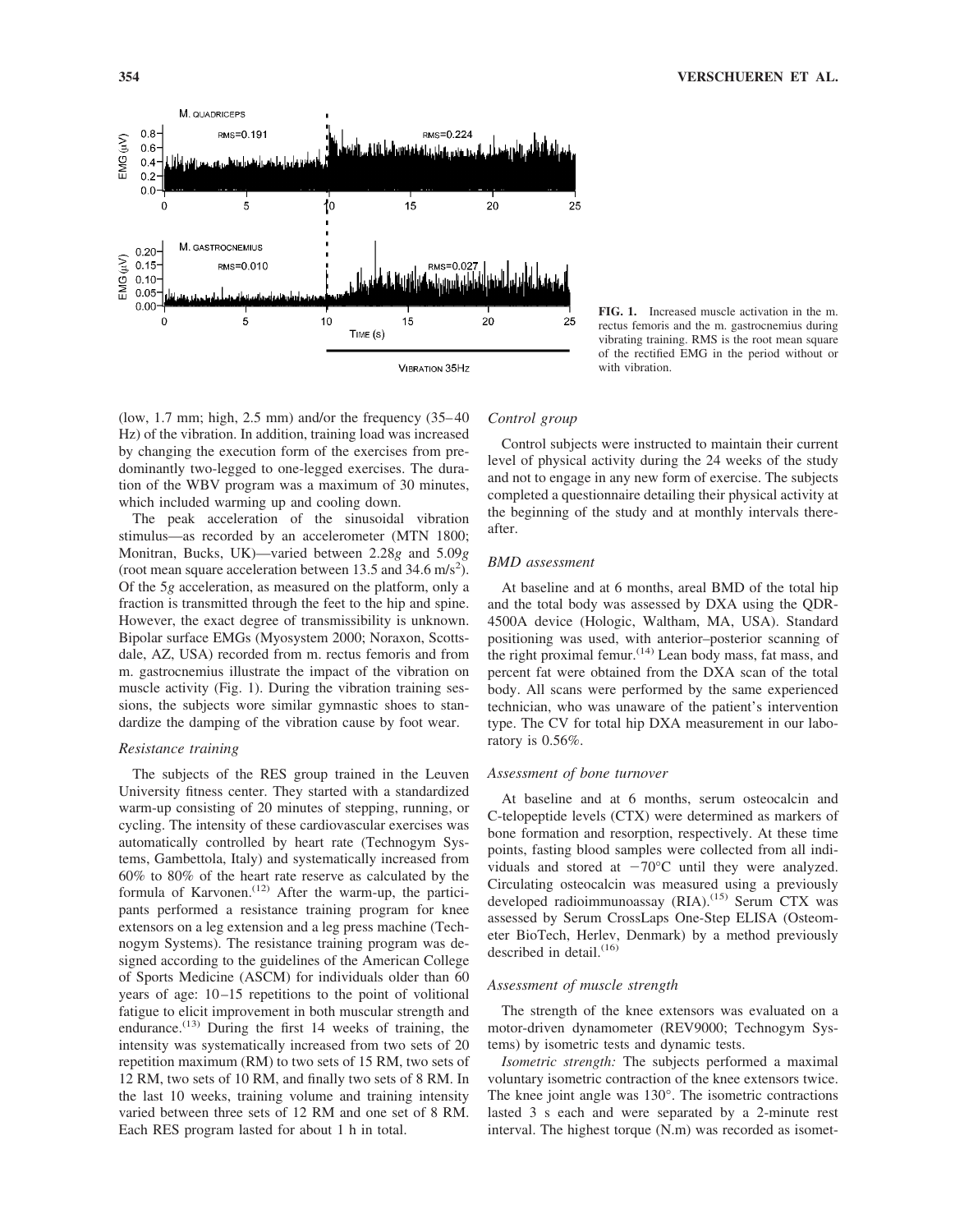ric strength performance. The CV for isometric strength measurement in our laboratory is 3.7%.

*Dynamic strength:* The subjects performed a series of four consecutive isokinetic flexion–extension movements against the lever arm of the dynamometer that moved at a velocity of 100°/s. The knee extension was initiated at a joint angle of 90° and ended at 160°. After each extension, the leg was returned passively to the starting position from which the next contraction was immediately initiated. Maximal dynamic strength was determined as the peak torque (N.m) recorded during these series of knee extensions. The CV for dynamic strength measurement in our laboratory is 3.3%.

## *Assessment of postural control*

Postural sway was measured before and after the 24 week period using a Bertec force plate connected to a CED Micro 1401 data acquisition system and using spike2 software. Postural sway of each subject was tested under four conditions: quiet stance with vision, quiet stance with vision occluded by means of liquid-cristal goggles, quiet stance after a perturbation by a brief voluntary abduction of the arms to horizontal, and quiet stance after a brief anteflexion of the arms to horizontal. Postural sway was assessed in the WBV group and CON group, but not in the RES group.

#### *Statistical analysis*

A one-way ANOVA was used to test for baseline differences among the WBV group, the RES group, and the CON group. The effects of the interventions were analyzed by means of repeated measures ANOVA. After an *F* value was found to be significant for the interaction between group and time, preplanned contrast analyses were performed to evaluate significant pre–post changes in each group. A Bonferroni correction was used to adjust the *p* value in relation to the number of contrasts that were performed. All analyses were executed using the statistical package Statistica (version 6; Statsoft, Hamburg, Germany.). The level of significance was set at  $p < 0.05$ .

## **RESULTS**

No significant differences were observed at baseline between the experimental and the control groups in terms of age, weight, body mass, years since menopause, BMD, serum levels of osteocalcin and CTX, isometric and dynamic muscle strength, fat mass, or lean body mass (Table 1).

Isometric strength of the knee extensors increased by 15% (95% CI, 10.6–19.5;  $p < 0.001$ ) in the WBV group and by 16% in the RES group (95% CI, 9.1–23.9;  $p <$ 0.001). In the control group, a nonsignificant decline of  $2\%$ was observed (95% CI,  $-6.9-2.01$ ;  $p = 0.57$ ). Compared with the CON group, the 6-month vibration intervention resulted in a significant 17.6% net benefit in isometric quadriceps strength ( $p < 0.001$ ; Table 2). A similar benefit was observed in the RES group  $(+18.9\%$  versus the CON group,  $p < 0.001$ ).

Dynamic strength increased by 16.5% (95% CI, 9.4– 23.5) and 10.6% (95% CI, 5.6–15.5) in the WBV group and RES group, respectively  $(p < 0.001)$ . In the controls, no

TABLE 2. MEAN CHANGES AND BETWEEN-GROUP DIFFERENCES IN MUSCLE STRENGTH, HIP BONE DENSITY, AND BODY COMPOSITION DURING THE INTERVENTION PERIOD

|                    | WBV        | <b>CON</b> |         | Between-group<br>difference |
|--------------------|------------|------------|---------|-----------------------------|
|                    | group      | group      | Mean    | p Value                     |
| Isometric strength | $+15.10$   | $-2.49$    | 17.59   | < 0.001                     |
| Isotonic strength  | $+16.47$   | $+2.23$    | 14.24   | < 0.001                     |
| Total hip BMD      | $+0.93$    | $-0.62$    | 1.55    | 0.005                       |
| Total body BMD     | $+0.44$    | $-0.28$    | 0.72    | 0.24                        |
| Muscle mass        | $-0.08$    | $-1.2$     | $-1.12$ | 0.57                        |
| Fat mass           | $-2.3$     | $+0.5$     | 2.8     | 0.09                        |
|                    |            |            |         | Between-group<br>difference |
|                    | WBV        | <b>RES</b> |         |                             |
|                    | group      | group      | Mean    | p Value                     |
| Isometric strength | $+15.10$   | $+16.49$   | $-1.39$ | 0.99                        |
| Isotonic strength  | $+16.47$   | $+10.59$   | 5.88    | 0.54                        |
| Total hip BMD      | $+0.44$    | $+0.14$    | 0.30    | 0.01                        |
| Total body BMD     | $+0.93$    | $-0.51$    | 1.44    | 0.99                        |
| Muscle mass        | $-0.08$    | $+0.06$    | $-0.14$ | 0.99                        |
| Fat mass           | $-2.3$     | $-3.1$     | 0.66    | 0.99                        |
|                    |            |            |         | Between-group               |
|                    | <b>RES</b> | <b>CON</b> |         | difference                  |
|                    | group      | group      | Mean    | p Value                     |
| Isometric strength | $+16.49$   | $-2.49$    | 18.98   | < 0.001                     |
| Isotonic strength  | $+10.59$   | $+2.23$    | 8.36    | 0.05                        |
| Total hip BMD      | $+0.14$    | $-0.28$    | 0.42    | 0.99                        |
| Total body BMD     | $-0.51$    | $-0.62$    | 0.11    | 0.99                        |
| Muscle mass        | $+0.06$    | $-1.2$     | 1.26    | 0.37                        |
| Fat mass           | $-3.1$     | $+0.5$     | $-3.60$ | 0.01                        |
|                    |            |            |         |                             |

significant change was observed  $(+2.2\%; 95\% \text{ CI}, -1.5-$ 5.9;  $p = 1.14$ ). Again, both the WBV and RES groups showed a significant net benefit over time compared with the CON group  $(+14.2\%$  and  $+8.4\%$ , respectively;  $p <$ 0.001).

As shown in Fig. 2, total hip BMD increased over time in the WBV training group  $(+0.93\%; 95\% \text{ CI}, 0.13-1.71; p =$ 0.03), whereas no changes in hip BMD were observed in women participating in resistance training or age-matched controls  $(-0.51\%; 95\% \text{ CI}, -1.13 \text{ to } -0.11; p = 0.41 \text{ and }$  $-0.62\%$ ; 95% CI,  $-1.30-0.07$ ;  $p = 0.16$ , respectively). Compared with the RES group, the 6-month vibration intervention resulted in a significant 1.51% net benefit in total hip BMD ( $p < 0.05$ ). A similar net benefit (1.53%,  $p <$ 0.01) was observed in comparison with the CON group. The gain in total hip BMD in the WBV group was statistically unrelated to the increases in isometric or dynamic strength  $(r = -0.23, p = 0.29 \text{ and } r = 0.28, p = 0.20, \text{ respectively}).$ 

Total body BMD and lumbar spine BMD did not change over time in any of the groups, and none of the betweengroup differences were statistically significant. Similarly, no significant between-group differences were observed in the markers of bone remodeling, osteocalcin, and CTX (Table 3).

The gain in muscle strength in the WBV and RES groups was not associated with a significant change in lean body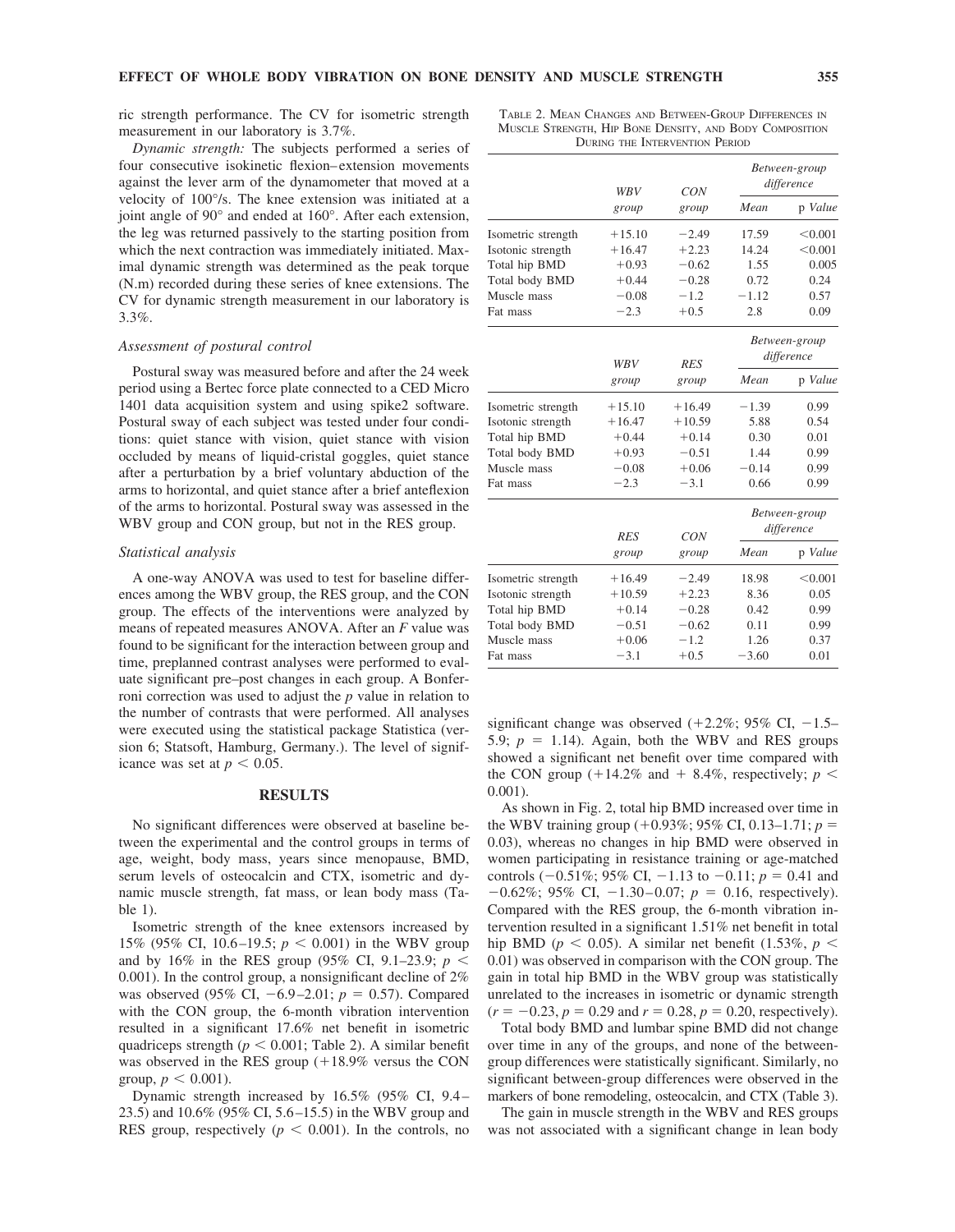

**FIG. 2.** Percent changes across 24 weeks in (A) isometric and dynamic muscle strength, (B) total body and total hip BMD, and (C) lean and fat mass in the three experimental groups (WBV, RES, and CON).

mass (Table 3). However, in both groups, total fat mass decreased significantly during the intervention period  $(-2.3\%; 95\% \text{ CI}, -4.3 \text{ to } -0.4; p = 0.01 \text{ in the WBV})$ group and  $-3.1\%$ ; 95% CI,  $-4.9$  to  $-1.3$ ;  $p < 0.001$  in the RES group). In contrast, no significant change in fat mass was observed in the CON group  $(+0.5\%; 95\% \text{ CI}, -1.3-$ 2.4,  $p = 0.60$ ).

The effects of WBV training on postural sway are summarized in Table 4. Postural sway (rms and peak-to-peak amplitude) during unperturbed stance with or without vision did not change because of WBV training (data not shown). After a fast, brief abduction of the arms, the peak-to-peak amplitude of sway in the anterior–posterior direction was significantly decreased during the WBV training ( $p < 0.05$ ). Similarly, the peak-to-peak amplitude of sway in medio– lateral direction after a brief anteflexion of the arms was significantly decreased because of WBV training  $(p =$ 0.05). None of these variables changed across the 24 weeks in the CON group.

#### **356 VERSCHUEREN ET AL.**

## **DISCUSSION**

There is increasing evidence that load-bearing represents a very important functional influence on bone mass.<sup>(5)</sup> Increased bone density after loading shows that bone tissue accommodates to changes in the mechanical environment; this process allows the skeleton to resist the rigors of functional activity.(17,18) However, particularly in elderly individuals, strenuous load-bearing exercises may increase the risk for injuries.(19) Moreover, there is evidence that the osteogenic effect of load-bearing may decline with aging. $(20)$  The search therefore continues for alternative strategies that make loading less risky and/or may enhance the effectiveness of the adaptive bone response to loading. The training paradigm presented here might potentially offer such a strategy for postmenopausal woman, because the results show that 24 weeks of WBV training—which mechanically loads the bone and evokes reflexive muscle contractions—was not associated with vibration-related side effects and resulted in increased hip BMD. The mean change in total hip BMD in the WBV group (with a net benefit of about 1.5% at 6 months compared with controls) is similar in magnitude to the gain in (hip) BMD observed with antiresorptive agents at the 6-month time point in recent osteoporosis trials,(21,22) supporting its *potential* clinical relevance. We found no effect of the vibration intervention on bone turnover rate, indicating that its positive impact on BMD did not result from reduced bone resorption. In line with the lack of significant changes in overall rate of bone turnover, no changes were observed in total body or lumbar spine BMD, suggesting that the effects of vibration on total hip BMD reflect a local (site-specific) loading effect of vibration.

In addition to their gain in BMD, and not unexpectedly,<sup>(8)</sup> the subjects in the vibration group showed improved recovery of balance after ballistic abduction or anteflexion of the arms and experienced an increase in (isometric and isokinetic) muscle strength and a decline in fat mass. The changes in muscle strength were similar in magnitude than those in the resistance training group. The gain in BMD during the 6-month intervention, however, was statistically unrelated to the increases in isometric or dynamic strength, suggesting that the osteogenic effect was not mediated by reflexive muscle contractions. This assumption is supported by the fact that the gain in lower limb extension strength in the resistance training group was not paralleled by a concomitant increase in bone density.

Controlled loading studies have indicated that high strain magnitudes and high strain rates are the most osteogenic.(23,24) The loading regimen provided by the WBV program in this study combined both. It has been commonly assumed that the large amplitude signals inherent to intense functional activity define bone morphology.<sup> $(25)$ </sup> Strain on the bones increases linearly with increased ground reaction forces.(26) In our study, the ground reaction forces ranged between 2.5 times body weight at the start of the program to 5 times body weight from week 3 onward. The loading of the skeleton during the vibration intervention can therefore be considered as a high-strain event of similar impact than activities like basketball, volleyball, and sprinting. $(27)$  In this regard, the results of this trial are in agreement with previ-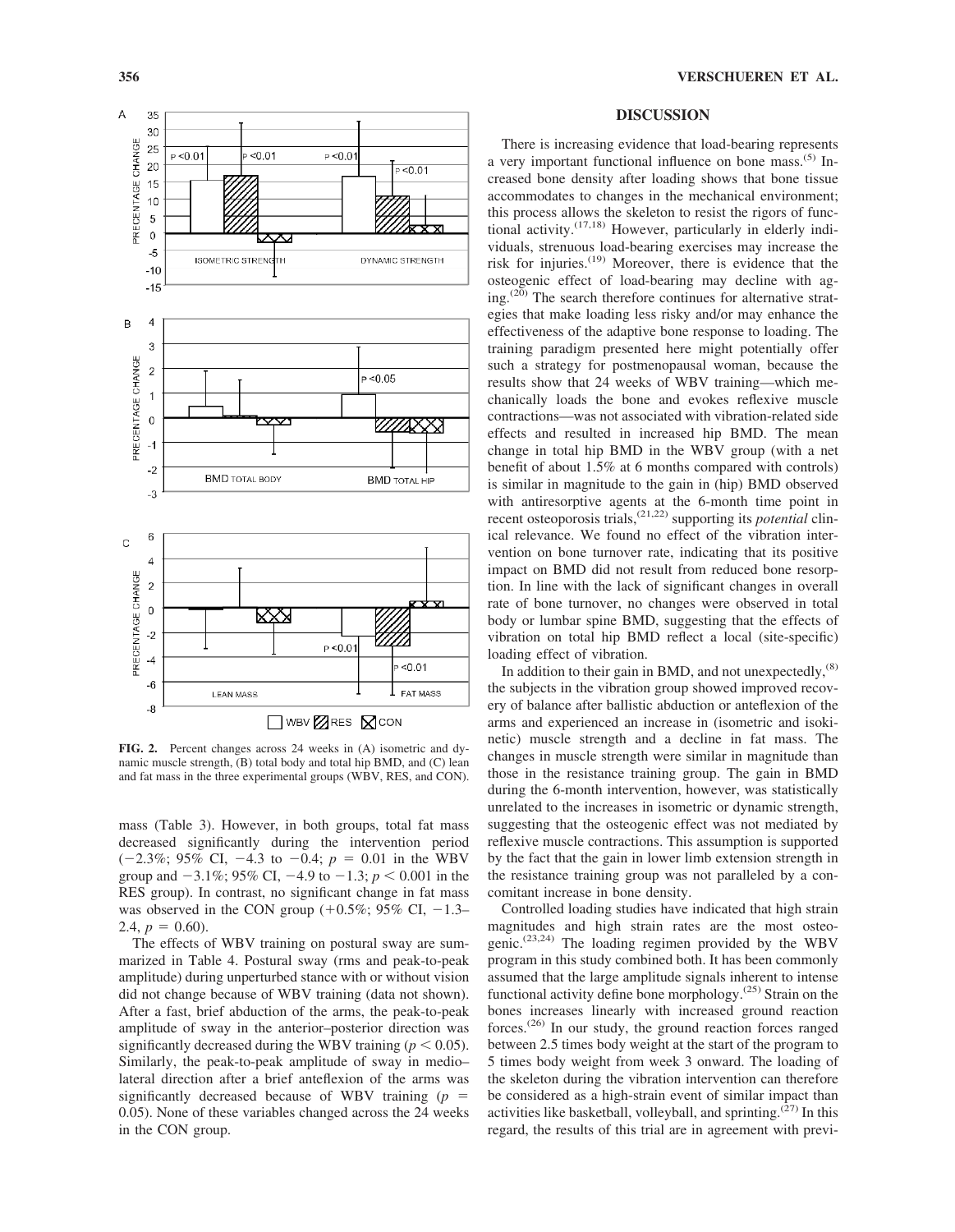|                                    |                             |                             |                   | Between-group difference<br>for the change over time |  |
|------------------------------------|-----------------------------|-----------------------------|-------------------|------------------------------------------------------|--|
|                                    | WBV group                   | RES group                   | CON group         | $(p$ Value)*                                         |  |
| BMD whole body $(g/cm^2)$          |                             |                             |                   |                                                      |  |
| <b>Baseline</b>                    | $1.027 \pm 0.099$           | $1.016 \pm 0.078$           | $1.030 \pm 0.068$ |                                                      |  |
| 6 months                           | $1.031 \pm 0.096$           | $1.016 \pm 0.077$           | $1.027 \pm 0.069$ | 0.21                                                 |  |
| BMD femur $(g/cm^2)$               |                             |                             |                   |                                                      |  |
| <b>Baseline</b>                    | $0.878 \pm 0.136$           | $0.841 \pm 0.094$           | $0.846 \pm 0.109$ |                                                      |  |
| 6 months                           | $0.886 \pm 0.134^{\dagger}$ | $0.836 \pm 0.098$           | $0.840 \pm 0.105$ | 0.003                                                |  |
| BMD $L_1-L_4$ (g/cm <sup>2</sup> ) |                             |                             |                   |                                                      |  |
| <b>Baseline</b>                    | $0.904 \pm 0.143$           | $0.900 \pm 0.136$           | $0.926 \pm 0.146$ |                                                      |  |
| 6 months                           | $0.901 \pm 0.145$           | $0.901 \pm 0.135$           | $0.930 \pm 0.146$ | 0.33                                                 |  |
| Osteocalcin                        |                             |                             |                   |                                                      |  |
| <b>Baseline</b>                    | $36.4 \pm 7.3$              | $33.7 \pm 8.2$              | $32.4 \pm 6.3$    |                                                      |  |
| 6 months                           | $30.9 \pm 5.4$              | $34.7 \pm 4.5$              | $33.5 \pm 5.4$    | 0.19                                                 |  |
| C-telopeptide                      |                             |                             |                   |                                                      |  |
| <b>Baseline</b>                    | $0.416 \pm 0.160$           | $0.454 \pm 0.154$           | $0.477 \pm 0.244$ |                                                      |  |
| 6 months                           | $0.332 \pm 0.128$           | $0.411 \pm 0.166$           | $0.379 \pm 0.198$ | 0.33                                                 |  |
| Isometric strength (Nm)            |                             |                             |                   |                                                      |  |
| <b>Baseline</b>                    | $113.0 \pm 22.0$            | $115.7 \pm 24.2$            | $114.3 \pm 21.0$  |                                                      |  |
| 6 months                           | $131.3 \pm 23.8^{\dagger}$  | $132.5 \pm 22.1^{\dagger}$  | $110.6 \pm 19.0$  | < 0.001                                              |  |
| Isotonic strength (Nm)             |                             |                             |                   |                                                      |  |
| <b>Baseline</b>                    | $81.1 \pm 15.2$             | $89.2 \pm 16.0$             | $83.7 \pm 15.4$   |                                                      |  |
| 6 months                           | $94.8 \pm 16.2^{\ddagger}$  | $97.9 \pm 16.7^{\ddagger}$  | $85.4 \pm 16.1$   | < 0.001                                              |  |
| Muscle mass $(g)$                  |                             |                             |                   |                                                      |  |
| <b>Baseline</b>                    | $40030 \pm 3853$            | $41305 \pm 4323$            | $39877 \pm 5125$  |                                                      |  |
| 6 months                           | $39967 \pm 3802$            | $41339 \pm 4510$            | $39357 \pm 4828$  | 0.25                                                 |  |
| Fat mass $(g)$                     |                             |                             |                   |                                                      |  |
| <b>Baseline</b>                    | $24131 \pm 5583$            | $25332 \pm 6507$            | $25914 \pm 9144$  |                                                      |  |
| 6 months                           | $23550 \pm 5499*$           | $24504 \pm 6466^{\ddagger}$ | $26044 \pm 9307$  | 0.01                                                 |  |

TABLE 3. MUSCLE STRENGTH, HIP BONE DENSITY, BONE TURNOVER, AND BODY COMPOSITION AT BASELINE AND AFTER THE 6-MONTH INTERVENTION PERIOD

\*Group-by-time interaction in repeated measures ANOVA on pre–post data.

<sup>†,‡</sup>Significant pre–post difference within group ( $\frac{1}{p}$  < 0.05 and  $\frac{1}{p}$  < 0.01).

ous studies showing positive effects of high-impact exercise regimens on bone density.<sup>(28)</sup> It has been hypothesized that loading reduces the rate of bone resorption and increases bone formation in proportion to the peak strain magnitude.<sup>(23)</sup> However, while we observed an increase in hip bone density in the vibration group within 6 months, positive effects of high-impact exercises on BMD have not even been observed within the first year of training.<sup> $(28)$ </sup>

It is therefore tempting to speculate that the high frequency of vibration (35–40 Hz; i.e., the high strain rate) may have played a key role in the early osteogenic effect observed in this study. Whereas loads applied at 1 Hz must exceed 1000 microstrain to stimulate bone formation,<sup> $(29)$ </sup> 30-Hz loads only need strains of 50 microstrain to achieve similar results.<sup>(30)</sup> Animal research by Rubin et al.<sup>(6,17)</sup> has provided evidence that these low-level, high-frequency mechanical stimuli may be anabolic to (trabecular) bone. In their experiments in adult female sheep, histomorphometric examination of the femur after 1 year of stimulation revealed an increase in bone volume per total volume by 32%, resulting in a 27% improvement in trabecular bone strength. However, although bone morphology and structure were dramatically being reinforced, no changes were identified with DXA measurements. This made Rubin et al.<sup>(17)</sup> conclude that when DXA does identify change, as in our trial, the change is likely to be relevant.

In a very recent well-designed study in young healthy adults, Torvinen et al. $(31)$  found no effect of WBV training on mass, structure, and estimated strength of bone. The authors argued that one reason for this nonresponse could be the good basic physical condition of the young subjects, with the musculoskeletal tissues of these young adults having no particular physiological need to adapt to the vibration loading. They suggested that a skeletal response to vibration might have been observed in older individuals, as is the case in our study. However, as Torvinen et al.<sup>(31)</sup> indicated as well, the vibration stimulus can be varied in multiple ways (including type, magnitude, frequency, and duration), and different types of vibration loading are likely to result in different effects on bone mass and structure. In their trial, the duration of daily stimulus was only 4 minutes, three to five times per week, considerably less than the 20-minute stimulus in this study. Their stimulus might have been insufficient to require adaptation.

To date, the mechanism underlying the osteogenic effect of high-frequency stimuli is not completely understood. Rubin et al. $(17)$  hypothesized that the adaptive response of the bone to high-frequency stimuli may not be a direct consequence of bone tissue deformation (as during highimpact loading), but may rather be mediated by byproducts of the high-frequency strain signal, such as shear stress arising from fluid flow. Alternatively, the mechanism be-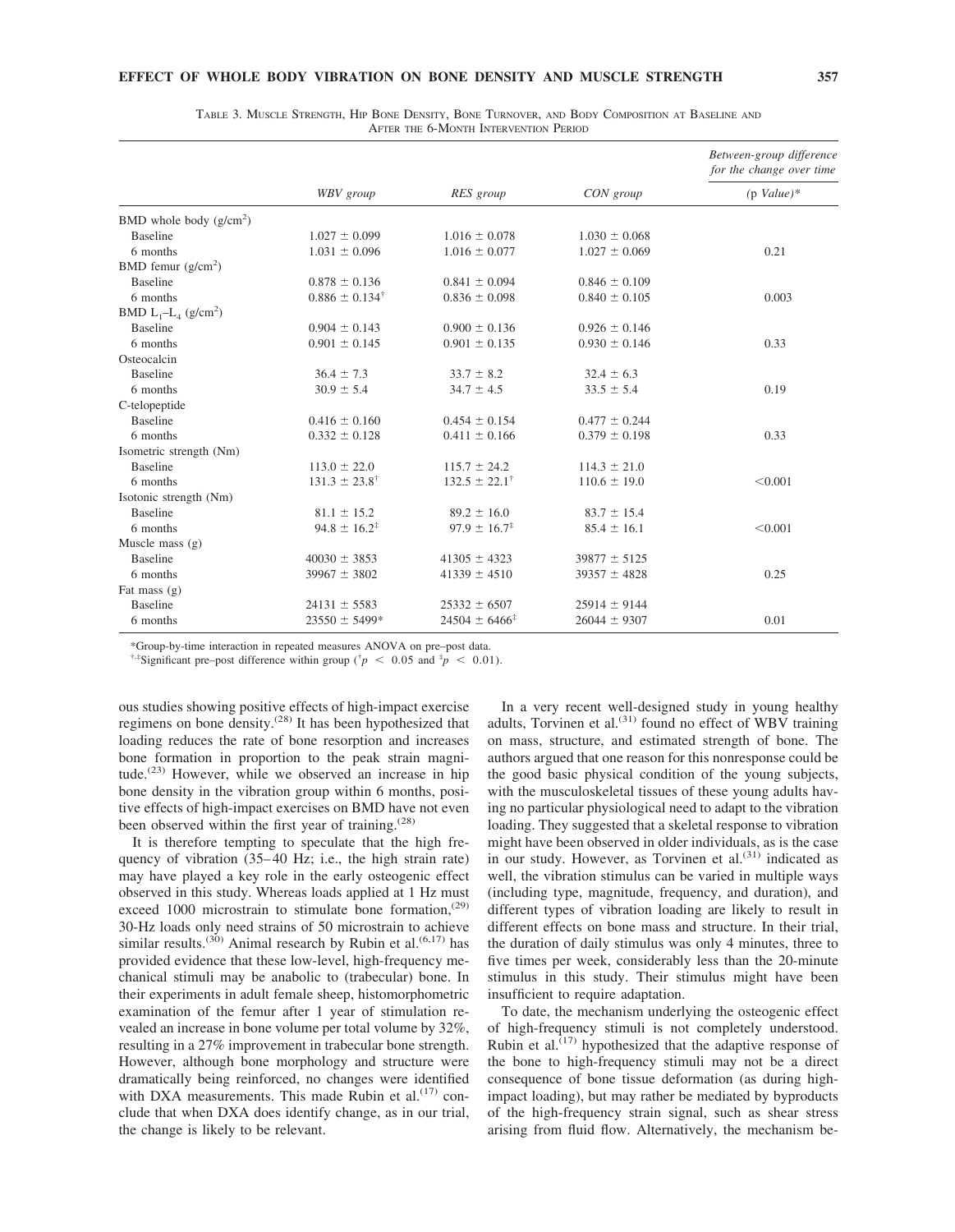TABLE 4. POSTURAL SWAY (PEAK-TO-PEAK) RECOVERY AFTER ABDUCTION OR ANTEFLEXION OF THE ARMS AT BASELINE AND AFTER THE 6-MONTH INTERVENTION PERIOD

|                      |                         | <i>COM</i>    | Between-group<br>difference for<br>the change |
|----------------------|-------------------------|---------------|-----------------------------------------------|
|                      | <i>WBV group</i>        | group         | over time*                                    |
| Abduction A-P (mm)   |                         |               |                                               |
| <b>Baseline</b>      | $9.6 \pm 3.3$           | $7.7 \pm 2.1$ |                                               |
| 6 months             | $8.1 \pm 2.2^{\dagger}$ | $8.6 \pm 3.4$ | 0.003                                         |
| Abduction M-L (mm)   |                         |               |                                               |
| <b>Baseline</b>      | $4.4 \pm 1.2$           | $3.9 \pm 1.1$ |                                               |
| 6 months             | $4.0 \pm 1.2$           | $4.1 \pm 1.1$ | 0.10                                          |
| Anteflexion A-P (mm) |                         |               |                                               |
| <b>Baseline</b>      | $9.1 \pm 2.7$           | $8.3 \pm 1.9$ |                                               |
| 6 months             | $8.7 \pm 1.9$           | $8.4 \pm 1.4$ | 0.59                                          |
| Anteflexion M-L (mm) |                         |               |                                               |
| <b>Baseline</b>      | $4.7 \pm 1.7$           | $4.2 \pm 1.1$ |                                               |
| 6 months             | $4.1 \pm 1.0^{\dagger}$ | $4.4 \pm 1.2$ | 0.03                                          |

<sup>\*</sup>Group-by-time interaction in repeated ANOVA on pre–post data. <sup>†</sup>Significant pre–post difference within group ( $p < 0.05$ ).

hind the frequency-dependent adaptive response of bone to loading might be the so-called stochastic resonance. Stochastic resonance is a phenomenon in which mechanical noise (broad-band frequency of vibration) enhances the response of a nonlinear system to a weak signal by boosting it over a threshold. Previous studies have shown that stochastic resonance can enhance the mechanosensitivity of different mechanoreceptors in our body, like the muscle spindles.<sup> $(32)$ </sup> Recent in vitro and in vivo evidence suggests that (cortical) bone formation in response to mechanical loading can be enhanced by adding noise to a (high-impact) exercise regimen.<sup>(33,34)</sup> Tanaka et al.<sup>(33)</sup> showed that a vibratory stimulus added to a low-frequency, high-amplitude strain enhances the osteogenic response of the strain by almost 4-fold. In the present trial, we applied both a largeamplitude strain and a high-frequency vibratory stimulus. Stochastic resonance may therefore have contributed to the observed increase in BMD.

In certain professions (e.g., tractor drivers, pilots, etc.) a (potential) association has been observed between longterm exposure to WBV and chronic lower back pain.(35) However, evidence in favor of a dose–response association is weak, and it remains to be clarified whether there is a causal link between work-related WBV and low back pain. As indicated, we observed no vibration-related side effects. In particular, low back pain or other symptoms or injuries did not occur. Our short-term findings are in line with those previously reported by Rittweger et al.,<sup>(36)</sup> who recently even performed a randomized controlled trial to compare lumbar extension exercise and WBV exercise for the treatment of chronic lower back pain. $(37)$  Nevertheless, we acknowledge that the lack of safety concerns in the context of a 6-month trial in healthy volunteers does not exclude the potential for long-term side effects in unselected elderly individuals. Research is needed to further address the longterm safety of WBV training in older women.

Our study has limitations, and the results should be interpreted in the context of its design. Although we observed a significant increase in (total hip) BMD from baseline in the vibration group and significant between-group differences, we acknowledge that the number of observations was small. As indicated, we can only speculate about the mechanisms underlying the increase in BMD and the extent to which this increase reflects differential effects on cortical and trabecular bone. Many questions remain as to whether these short-term effects would persist over time and as to how the training protocol can be further optimized in terms of osteogenic effects. We selected a training program on the vibration platform that was likely to have positive effects on muscle and bone tissue. It is possible that high-frequency or even broad-frequency vibration at a lower strain amplitude, superimposed with some larger strains at intermittent intervals, might be more osteogenic (but at the expense of gain in strength). Also, our results may not be generalizable because the participants were healthy volunteers and not a random sample of the general older population. Finally, the usefulness and safety of this type of training in the longterm prevention of postmenopausal osteoporosis and osteoporotic fracture occurrence remain unknown.

In conclusion, in healthy postmenopausal women, a 24 week whole body vibration program is feasible and able to modify muscle strength, balance, and hip bone density, which are well-recognized risk factors for hip fracture.<sup>(10)</sup> Future human studies are needed to confirm these shortterm findings and further explore the potential of vibration loading for preventing and treating osteoporosis.

## **ACKNOWLEDGMENTS**

SB is a core member of the ASBMR Working Group on Musculoskeletal Rehabilitation. The authors thank all the participants for taking part in this study. They also thank G Van der Meer, J Tempelaars, and N De Poot for help in designing the training program; Drs E Van den Eede and K Pardaens for the medical screening of the subjects; and H Borghs and H Peeters for conducting the DXA measurements. This study was supported by Grant G.0171.03 from the Fund for Scientific Research-Flanders, Belgium (F.W.O.-Vlaanderen) to SB. SMPV is a postdoctoral fellow of the Fund for Scientific Research-Flanders, Belgium. SB and DV are senior clinical investigators of the Fund for Scientific Research-Flanders, Belgium. SB is holder of the Leuven University Chair in Metabolic Bone Diseases, supported by Marck Sharp & Dohme.

#### **REFERENCES**

- 1. Kannus P, Parkkari J, Niemi S 1995 Age-adjusted incidence of hip fractures. Lancet **346:**50–51.
- 2. Autier P, Haentjens P, Bentin J, Baillon JM, Grivegnee AR, Closon MC, Boonen S 2000 Costs induced by hip fractures: A prospective controlled study in Belgium. Belgian Hip Fracture Study Group. Osteoporos Int **11:**373–380.
- 3. Magaziner J, Simonsick EM, Kashner TM, Hebel JR, Kenzora JE 1990 Predictors of functional recovery one year following hospital discharge for hip fracture: A prospective study. J Gerontol **45:** M101–M107.
- 4. Gutin B, Kasper MJ 1992 Can vigorous exercise play a role in osteoporosis prevention? A review. Osteoporos Int **2:**55–69.
- 5. Lanyon LE 1996 Using functional loading to influence bone mass and architecture: Objectives, mechanisms, and relationship with estrogen of the mechanically adaptive process in bone. Bone **18**(Suppl 1)**:**37S–43S.